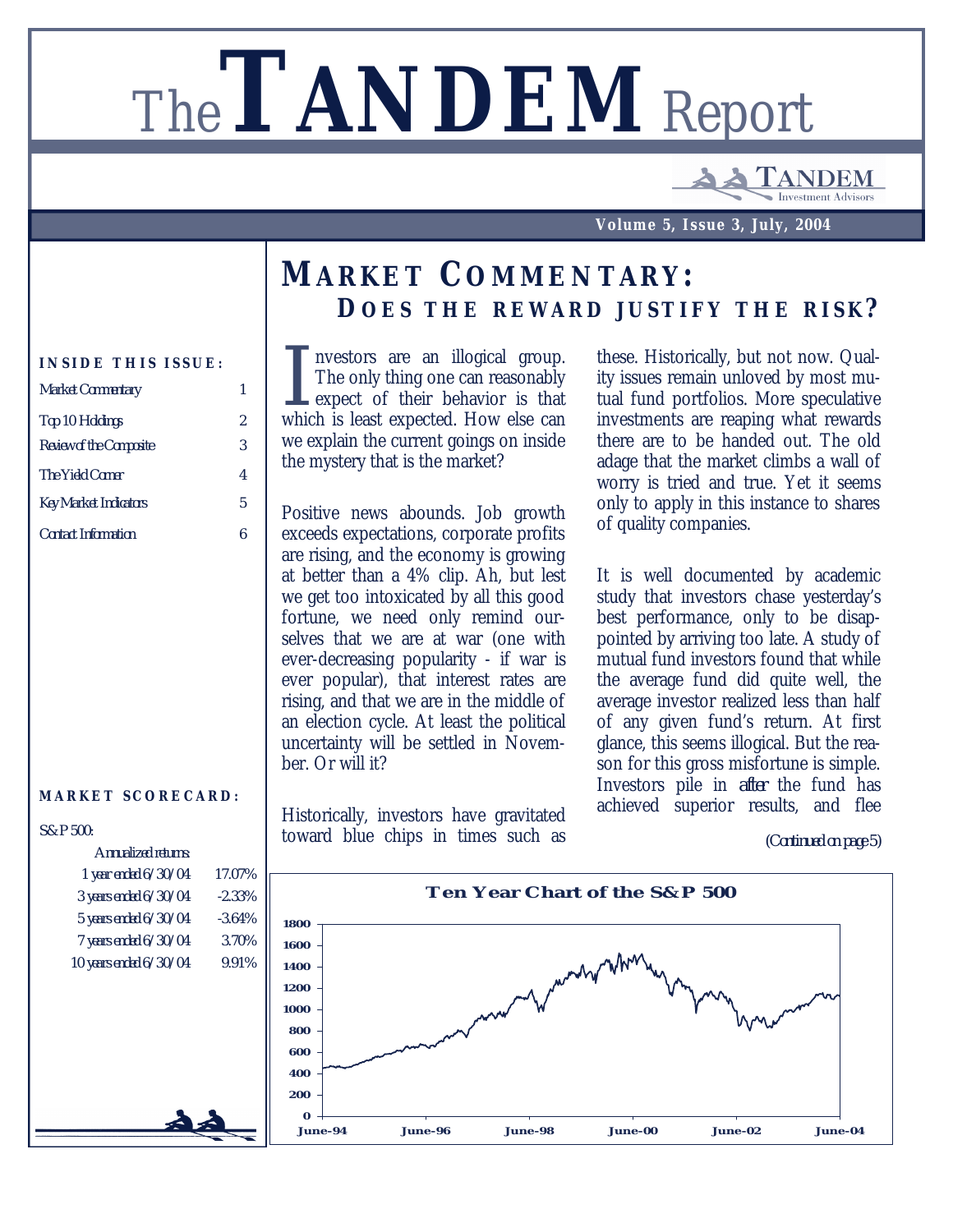# *TO P TE N HOLDINGS I N THE TANDEM EQUITY COMPOSITE*

*A S O F J UNE 30, 2004*

As always, the list that follows represents our ten largest holdings ranked by total market value in the accounts that make up our Tandem Equity Composite. These are not recommendations for purchase. Rather, the list is simply intended to provide some insight into how we manage accounts.

| <b>Rank by Market Value</b> | <b>Original Purchase</b> |  |  |
|-----------------------------|--------------------------|--|--|
| 1. Microsoft Corp.          | 12/06/96                 |  |  |
| 2. Johnson & Johnson        | 06/03/97                 |  |  |
| 3. General Electric         | 07/08/94                 |  |  |
| 4. Home Depot               | 06/03/99                 |  |  |
| 5. General Dynamics         | 11/13/01                 |  |  |
| 6. Pfizer, Inc.             | 12/18/96                 |  |  |
| 7. Amgen                    | 10/31/96                 |  |  |
| 8. Exxon Mobil              | 11/08/94                 |  |  |
| 9. Colgate Palmolive        | 10/31/00                 |  |  |
| 10. Cisco Systems           | 02/06/97                 |  |  |
|                             |                          |  |  |

 **Rank by Performance of the Top Ten Holdings in the Equity Composite for the Period 6/30/2003 - 6/30/2004**

| <b>Company</b>           | <b>Apprecia-</b><br>tion | Divi-<br>dend | <b>Total</b><br><b>Return</b> |
|--------------------------|--------------------------|---------------|-------------------------------|
| <b>Cisco Systems</b>     | 41.16%                   | \$0.00        | 41.16%                        |
| <b>General Dynamics</b>  | 36.97%                   | \$1.32        | 38.79%                        |
| <b>Exxon Mobil</b>       | 23.67%                   | \$1.02        | 26.51%                        |
| <b>General Electric</b>  | 12.97%                   | \$0.79        | 15.73%                        |
| <b>Microsoft</b>         | 11.39%                   | \$0.16        | 12.01%                        |
| Johnson & Johnson        | 7.74%                    | \$1.005       | 9.68%                         |
| <b>Home Depot</b>        | 6.28%                    | \$0.295       | 7.17%                         |
| <b>Colgate Palmolive</b> | 0.86%                    | \$0.96        | 2.52%                         |
| Pfizer                   | 0.38%                    | \$0.64        | 2.25%                         |
| Amgen                    | $-17.24%$                | \$0.00        | $-17.24%$                     |
|                          |                          |               |                               |

#### **Total Return of all Stocks Held in Composite for 6/30/03 - 6/30/04**



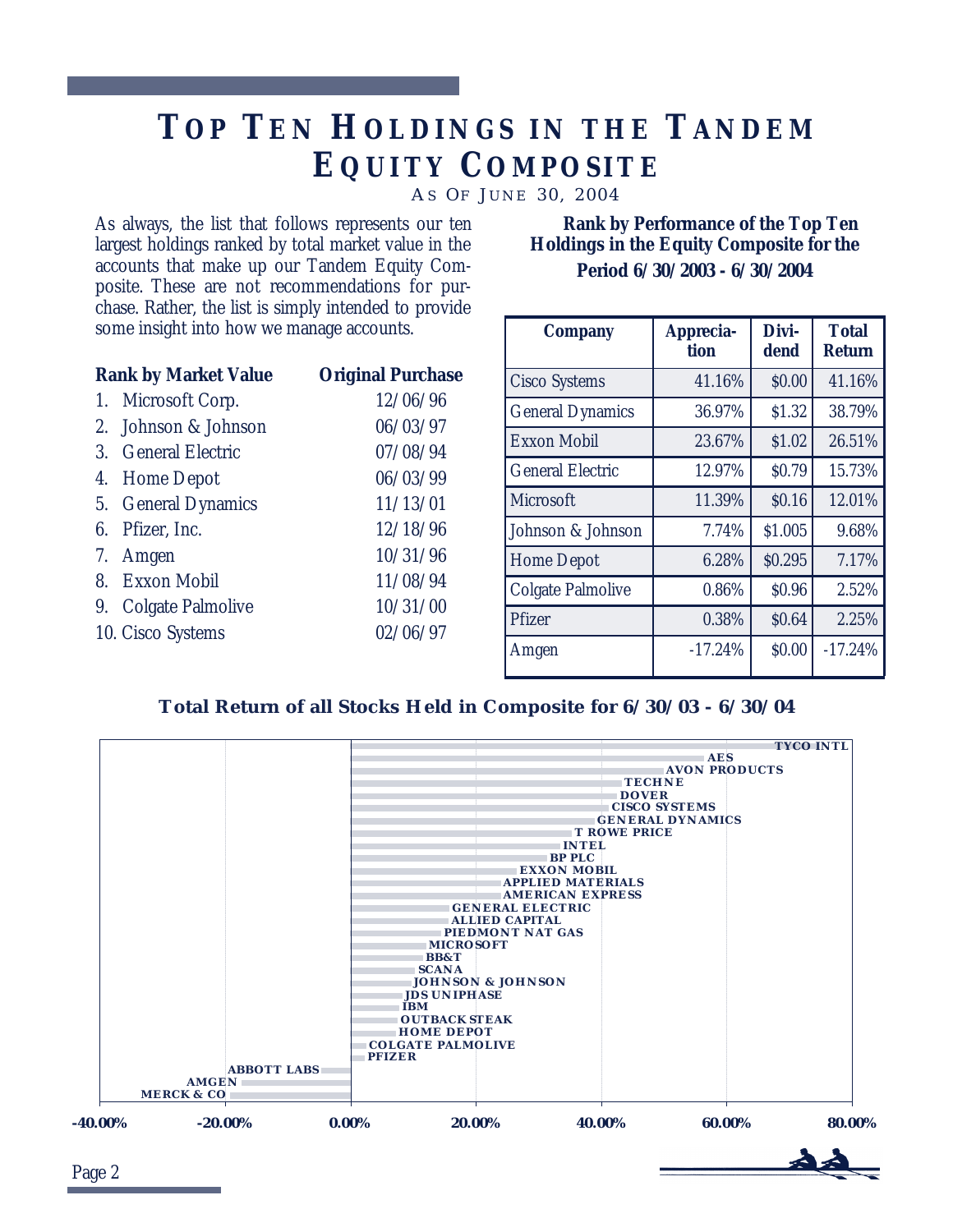## *REVIEW OF THE COMPOSITE*

Serving the twelve month returns of the stocks held for at least one year in our composite sheds some light on what has been rewarded by the market, and what has not. We will bserving the twelve month returns of the stocks held for at least one year in our composite sheds some light on what has been begin with what has not.

Pharmaceutical stocks continue to struggle. The four worst performers in the composite illustrate this vividly. The environment is difficult, and likely to remain so for awhile. Frustratingly, the fundamental operations of our companies remain strong. In fact, their valuations seem as compelling as those of any group we follow. External influences are taking their toll on the prices of these stocks. With all the political chatter about price controls and importing drugs from foreign countries, investors have been frightened off. And understandably so.

that. So, without jettisoning the underperforming blue chips, we will continue to add names less likely to be impacted by new federal regulation.

So what is working, you ask? Interestingly, fallen angels finding their footing. The best performing stocks we own include Tyco, AES, Dover and Cisco. The common thread is that each fell on hard times, some of their own doing, some not. But business has recovered nicely, and investors have warmed to these shares again. Technology still has its detractors, but the shares of Cisco, Intel, Microsoft and Applied Materials have seemingly awoken.

Obviously, defense companies have had the wind at their backs of late. General Dynamics has achieved remarkable results, and we have added a new name to our portfolio, Engineered Support Systems, that

While there are many reasoned arguments to be made about the high cost of prescription drugs, it occurs to us that prices across the entire health care

|                                   |              |                                      | will likely benefit                  |
|-----------------------------------|--------------|--------------------------------------|--------------------------------------|
| <b>New Names to Watch:</b>        | <b>Price</b> | <b>Comments</b>                      | from increased                       |
| <b>Engineered Support Systems</b> |              | \$58.51 High-tech military equipment | military spending<br>for<br>years to |
| <b>Fortune Brands</b>             |              | \$75.43 Cabinets, liquor and golf    | come. Oil stocks                     |
| $\frac{1}{2}$ Tyco International  |              | \$33.14 Clean house, growth is back  | have been solid<br>as well, and we   |
| <b>Biomet</b>                     |              | \$44.44 Prosthetics, bone growth     | expect that trend<br>to continue. BP |
|                                   |              |                                      |                                      |

spectrum are absurdly high, yet no one, to our knowledge, is complaining loudly about the cost of a prosthetic hip or knee, or the obscene profits being made by medical supply companies. Could it be that Americans feel the sting of drug costs more, because most of us incur that cost, while our insurance pays for everything else? Without climbing up on a soap box, we are once again reminded that you can't fight Washington. Or is it City Hall?

To be sure, we still find these beleaguered stocks attractive, and remain committed to them. However, there are easier ways to make money right now, and we are actively pursuing them. We have been adding positions in companies not under the political microscope, names like Biomet or Techne. Without question, the most cost-effective way to treat illness is through medication - not procedure. But our health care system doesn't seem to perceive

expect that trend to continue. BP and Exxon Mobil are solid citizens in our portfolio, and have been for some time. And its nice to see our old friend T. Rowe Price benefiting from the market's recovery. One stock we expect great things from that has yet to fulfill its promise is Home Depot. More than half the stocks we own in the composite have outperformed the S&P 500 for the last twelve months, and that is why it is important to have a good portfolio. Not all do well at the same time, but they certainly should over time.

It has been a tricky market - one where good economic news has not always led to good stock performance. High quality, blue chip stocks are being ignored by investors in favor of more speculative, lower quality issues. We think it unlikely this trend can continue in the face of so much uncertainty. It will be interesting to see what the second half of the year brings.

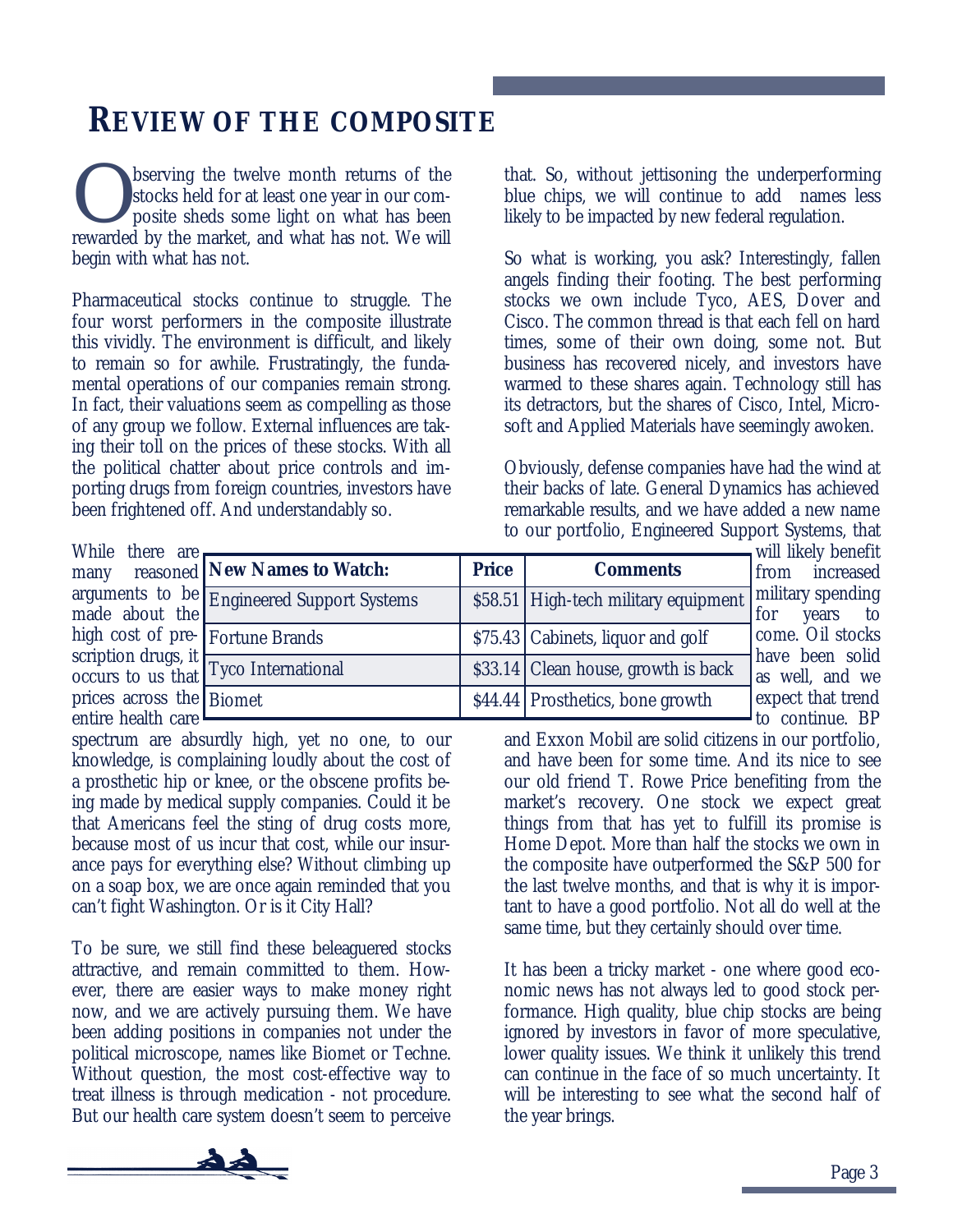## *THE YIELD CORNER TODAY'S RATES, AND SPECULATION ABOUT TOMORROW'S*

I n our last issue, we addressed the plight of to-<br>day's income investor. The table that accompa-<br>nied the discussion outlined the yield required<br>to provide various income layels for a given portfo n our last issue, we addressed the plight of today's income investor. The table that accompato provide various income levels for a given portfolio value. From feedback received, the data proved to be quite an eye-opener.

Meeting current income needs in today's low interest rate environment is, to say the least, extremely challenging. Moreover, the task isn't likely to become easier any time soon. The table below indicates that most income rates (the S&P 500 being the notable exception) have risen modestly over the last twelve months, and we expect this trend to continue. That said, rates are still near historic lows, with little prospect of rising dramatically.

Rather than re-hash the income investor's dilemma in this issue, we will instead focus on the likely direction of interest rates. Remember, most interest rates reflect current expectations of future inflation. Infla-

|                              | <b>Recent</b> | Year-Ago |
|------------------------------|---------------|----------|
| <b>Bank Rates:</b>           |               |          |
| <b>Fed Funds</b>             | 1.25%         | 1.00%    |
| Prime rate                   | 4.25%         | 4.00%    |
| CD's:                        |               |          |
| 1-year                       | 1.36%         | 0.79%    |
| 5-year                       | 3.68%         | 2.35%    |
| <b>Treasury Obligations:</b> |               |          |
| 13-week                      | 1.32%         | 0.88%    |
| 5-year                       | 3.55%         | 2.83%    |
| 10-year                      | 4.36%         | 3.97%    |
| <b>Corporate Bonds:</b>      |               |          |
| Dow Jones Corp. 5-year       | 5.18%         | 4.06%    |
| Dow Jones Corp. 10-year      | 5.58%         | 5.02%    |
| <b>Equities:</b>             |               |          |
| S&P 500                      | 1.63%         | 1.66%    |

tion occurs when too much money chases too few goods. A decrease in supply of and/or an increase in demand for goods and services is typically the culprit. The decade of the seventies was marked by dramatic price increases resulting largely from inadequate supply (principally oil). Prices and interest rates rose in order to curtail demand, bringing it back in line with the available supply. Free markets, when left to their own devices, naturally act to realign supply and demand.

Today's economy is showing signs of heating up. As more people go to work in a recovering economy, demand for goods and services increases. But this economy is vastly different from that of thirty years ago. For one, productivity continues to increase with demand. This means we are not likely to see shortages that lead to inflation. While fuel prices have risen dramatically recently, there is no evidence to suggest an imminent lack of oil. Other price increases have been modest, at best. Factory inventories remain at healthy levels, suggesting corporate America is keeping up with Main Street America's needs.

It is important to note that the Federal Reserve lowered interest rates to lessen the impact of a recession. It is imperative that rates return to more normal, sustainable levels, sooner rather than later. Accordingly, the Fed has raised rates by 1/4 of one percent, with a promise of similar increases to follow. This action is both healthy and necessary, but is not, in our opinion, a sign of growing inflation concerns. An orderly economic expansion like the current one can easily be choked out by overzealous rate hikes. At the same time, if rates remain artificially low, inflation will probably be the outcome.

We are left to conclude that modest rate increases by the Fed will continue for the near future, and that the market has already priced in those expectations. Therefore, income investors aren't likely get relief any time soon. Meeting current income needs will remain challenging.

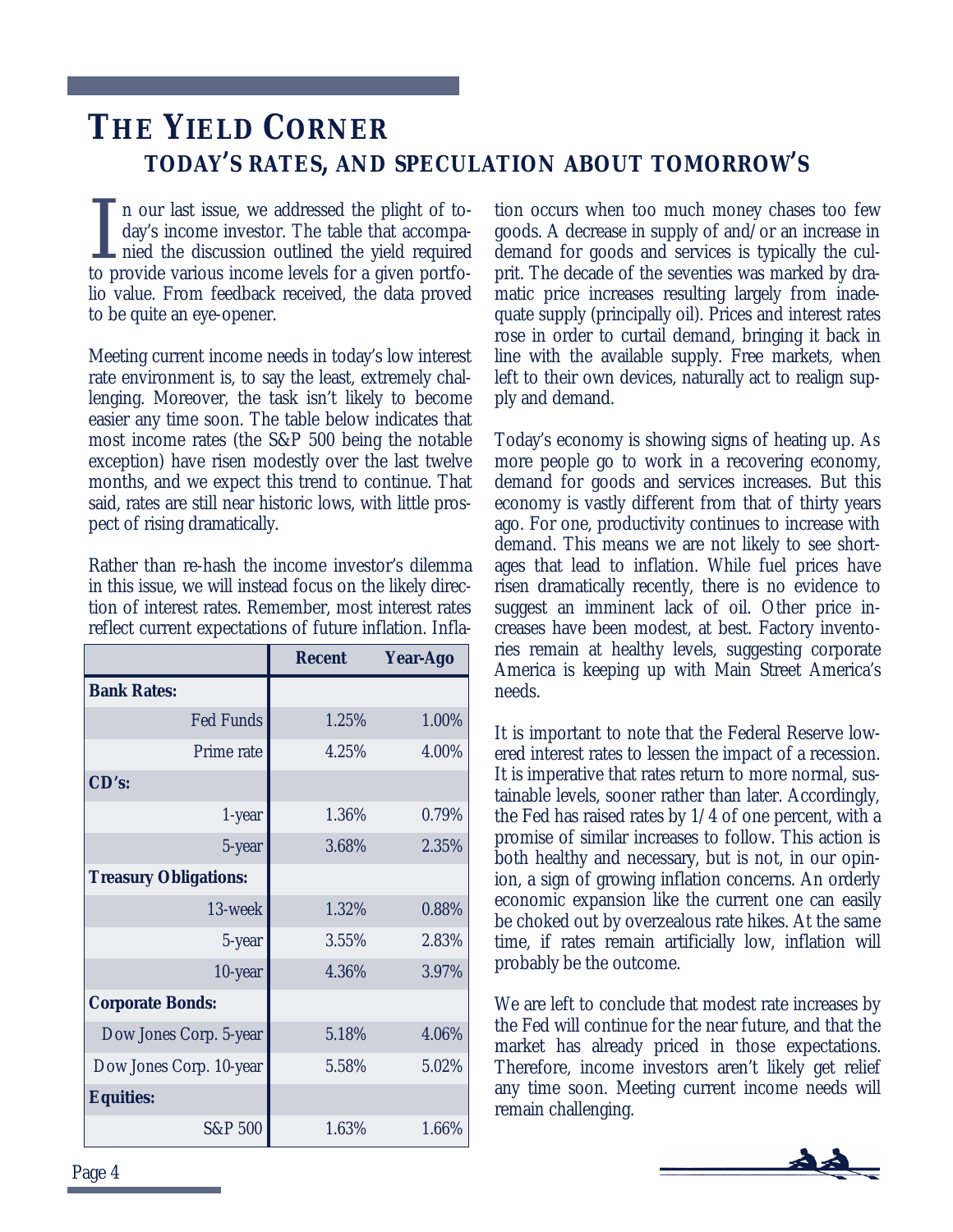### *MARKET COMMENTARY (CONTINUED)*

when returns are less robust. *(Continued from page 1)*

So what can we take from this examination of confusion? Several points come to mind, but the one worth focusing on is the relationship between risk and reward. The gambler who repeatedly bets on the long shot, or a tip, will undoubtedly have some

wild success stories. But do the few winnings make **Low Risk - High Return** up for the many losses? Probably not, and thus the risk is not justified by the return.

Taking risk when investing is often appropriate. But the likelihood of return must justify the risk, or we are no longer in-

vesting - we are gambling. Through mathematical analysis of a portfolio, it is a comparatively simple exercise to determine the risk/reward characteristics of any portfolio. In fact, it is a tool we use regularly at Tandem.

Imagine, if you will, a square evenly divided into four quadrants. The top two quadrants offer the highest return, while the two on the left offer the least risk. Most investors (aside from Tandem clients, of course) typically find themselves in quadrants II and III, although they are most likely unaware of this. The unfortunate ones find themselves in quadrant IV.

| <b>Low Risk - High Return</b>                     | <b>High Risk - High Return</b> |
|---------------------------------------------------|--------------------------------|
| I                                                 | IIII                           |
| <b>Ideal</b>                                      | <b>Less than Ideal</b>         |
| <b>Less than Ideal</b>                            | <b>Not Good</b>                |
| $\mathbb H$                                       | $\mathbb{I}\mathbb{W}$         |
| <b>Low Risk - Low Return</b><br>х.<br>. .<br>$-1$ | <b>High Risk-Low Return</b>    |

Quadrant I, where reward exceeds risk, is the ideal location for your portfolio. It seems, judging by the market's recent activity, that investors prefer Quadrant III. While this occurrence is not new (i.e.., the late nineties), we view it as unsustainable. We are

not concerned that the market is ripe for a fall. In fact, we believe we are potentially in a very sweet spot. We simply suggest that, in light of the uncertainties surrounding us, the wise investor will be well served to take more appropriate risks.

# *KE Y MARKET INDICATORS*

W hile limited space makes the accompa-<br>nying charts difficult to read, they merit<br>consideration. We use these tools as a<br>means of determining the market's valuation. The hile limited space makes the accompanying charts difficult to read, they merit consideration. We use these tools as a



market's most recent 5 year return is well below its historical average. Further, relative to Treasuries, stock are significantly undervalued. Of course, this could mean that bonds are too expensive.